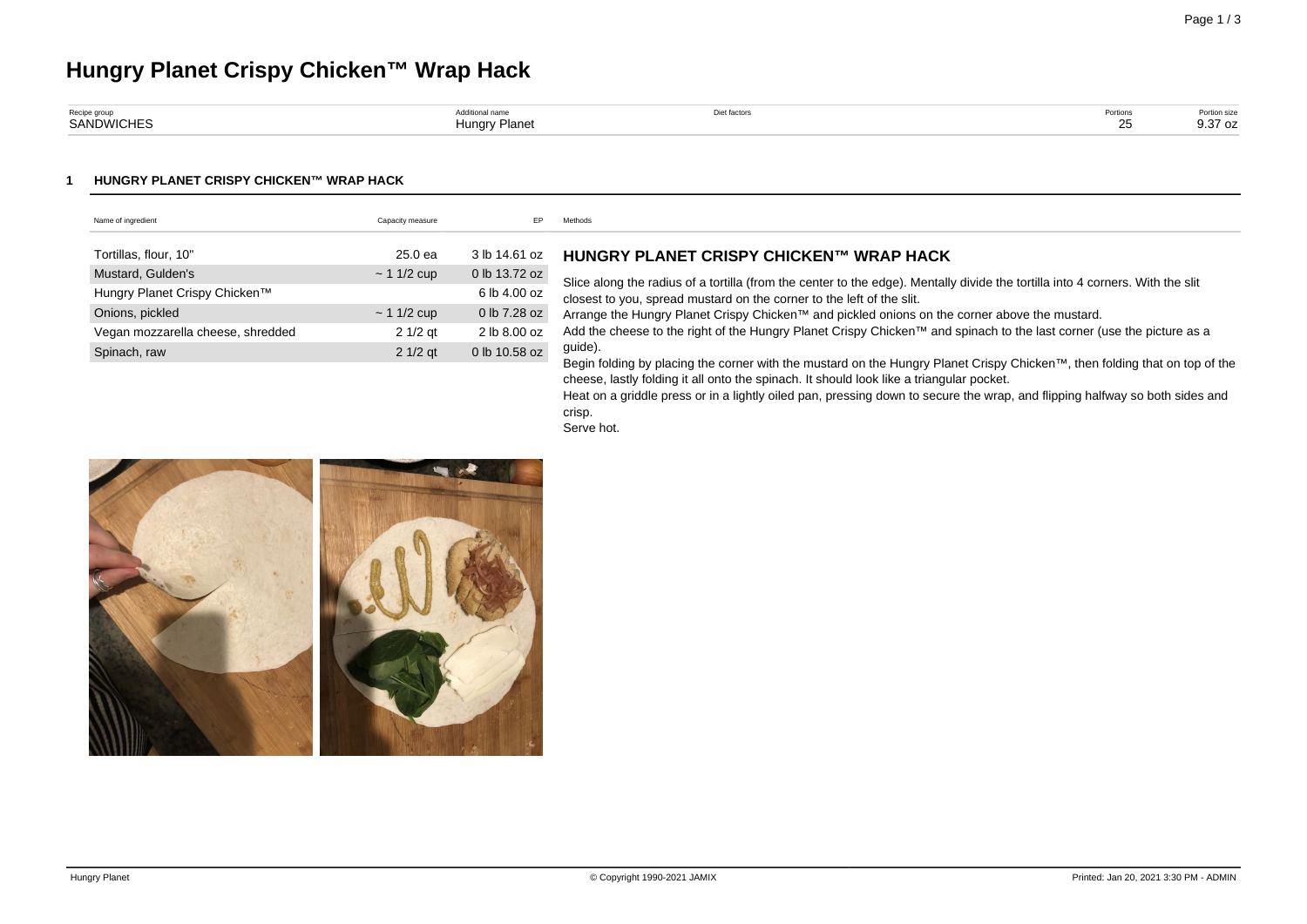## **RECIPE IMAGES**



## **ALLERGENS**



## **WEIGHTS**

|                 | Raw            | Cooking loss | Cooked         | Loss when served | Final          |
|-----------------|----------------|--------------|----------------|------------------|----------------|
| Total weight    | 14 lb 10.19 oz | 0%           | 14 lb 10.19 oz | 0 %              | 14 lb 10.19 oz |
| Size of portion | 9.37 oz        |              | 9.37 oz        |                  | 9.37 oz        |